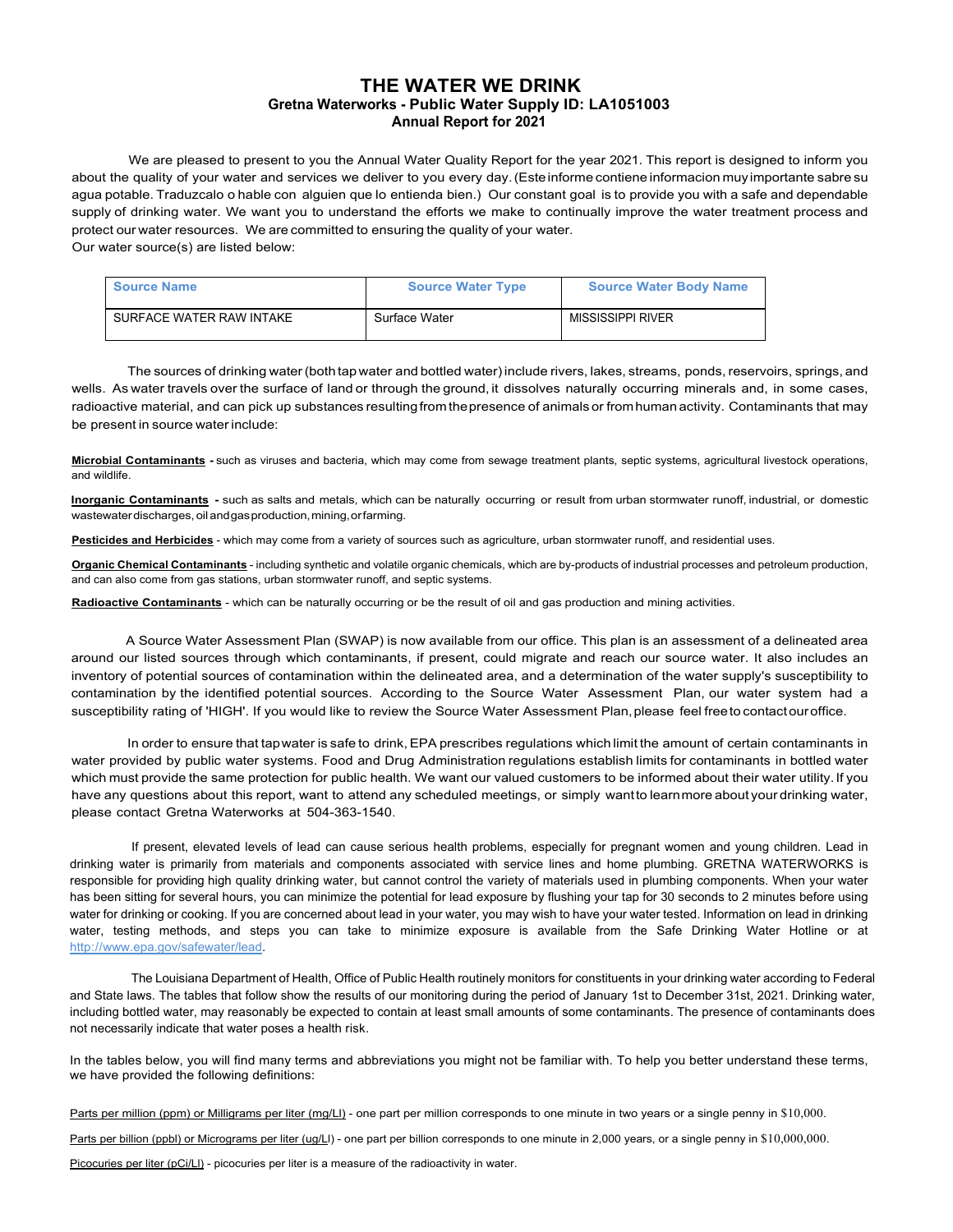Nephelometric Turbidity Unit (NTU) - nephelometric turbidity unit is a measure of the clarity of water. Turbidity in excess of 5 NTU is just noticeable to the average person.

Treatment Technique (TT) - an enforceable procedure or level of technological performance which public water systems must follow to ensure control of a contaminant.

Action level (AL) - the concentration of a contaminant that, if exceeded, triggers treatment or other requirements that a water system must follow.

Maximum contaminant level (MCL) - the "Maximum Allowed" MCL is the highest level of a contaminant that is allowed in drinking water. MCL's are set as close to the MCLG's as feasible using the best available treatment technology.

Maximum contaminant level goal (MCLG) - the "Goal" is the level of a contaminant in drinking water below which there is no known or expected risk to human health. MCLG's allow for a margin of safety.

Maximum residual disinfectant level (MRDL) - The highest level of a disinfectant allowed in drinking water. There is convincing evidence that addition of a disinfectant is necessary for control of microbial contaminants.

Maximum residual disinfectant level goal (MRDLG)- The level of a drinking water disinfectant below which there is no known or expected risk to health. MRDLGs do not reflect the benefits of the use of disinfectants to control microbial contaminants.

Level 1 Assessment - A study of the water system to identify potential problems and determine (if possible) why total coliform bacteria have been found in our water system.

Level 2 Assessment - A very detailed study of the water system to identify potential problems and determine (if possible) why an E. coli MCL violation has occurred and/or why total coliform bacteria have been found in our water system on multiple occasions.

## During the period covered by this report we had below noted violations of drinking water regulations.

| Compliance Period                                   | Analvte | <b>vpe</b> |
|-----------------------------------------------------|---------|------------|
| No Violations Occurred in the Calendar Year of 2021 |         |            |

Our water system tested a minimum of 20 samples per month in accordance with the Total Coliform Rule for microbiological contaminants. With the microbiological samples collected, the water system collects disinfectant residuals to ensure control of microbial growth.

| <b>Disinfectant</b> | <b>Date</b> | <b>Highest</b><br><b>RAA</b> | Unit | Range        | <b>MRDL</b> | <b>MRDLG</b> | <b>Typical Source</b>                   |
|---------------------|-------------|------------------------------|------|--------------|-------------|--------------|-----------------------------------------|
| <b>CHLORAMINES</b>  | 2021        | 2.4                          | ppm  | $0.75 - 3.8$ |             |              | Water additive used to control microbes |

In the tables below, we have shown the regulated contaminants that were detected. Chemical Sampling of our drinking water may not be required on an annual basis; therefore, information provided in this table refers to the latest year of chemical sampling results.

| <b>Regulated</b><br><b>Contaminants</b>     | <b>Collection</b><br><b>Date</b> | <b>Highest</b><br><b>Value</b> | Range              | <b>Unit</b> | <b>MCL</b> | <b>MCLG</b> | <b>Typical Source</b>                                                                                                           |
|---------------------------------------------|----------------------------------|--------------------------------|--------------------|-------------|------------|-------------|---------------------------------------------------------------------------------------------------------------------------------|
| <b>FLUORIDE</b>                             | 3/1/2021                         | 0.4                            | 0.4                | ppm         | 4          | 4           | Erosion of natural deposits; Water additive<br>which promotes strong teeth; Discharge<br>from fertilizer and aluminum factories |
| NITRATE-NITRITE                             | 3/1/2021                         | 0.9                            | 0.9                | ppm         | 10         | 10          | Runoff from fertilizer use; Leaching from septic<br>tanks, sewage; Erosion of natural deposits                                  |
| Turbidity                                   | 12/21/21                         | 0.11                           | $0.03 -$<br>0.11   | <b>NTU</b>  | 0.3        | $\Omega$    | Soil Runoff                                                                                                                     |
| 2,4D                                        | 3/1/2021                         | 0.3                            | $0 - 03$           | ppb         | 70         | 70          | Runoff from herbicide used on row crops                                                                                         |
| <b>ATRAZINE</b>                             | 3/1/2021                         | 0.11                           | $0.07 -$<br>0.11   | ppb         | 3          | 3           | Runoff from herbicide used on row crops                                                                                         |
| <b>DALAPON</b>                              | 3/1/2021                         | 0.63                           | $0 - 0.63$         | ppb         | 200        | 200         | Runoff from herbicide used on right of ways                                                                                     |
| <b>HEXACHLOROCYCLO</b><br><b>PENTADIENE</b> | 3/1/2021                         | 0.032                          | $0.026 -$<br>0.032 | ppb         | 50         | 50          | Discharge from chemical factories                                                                                               |
| <b>SIMAZINE</b>                             | 3/1/2021                         | 0.065                          | $0 - 0.065$        | ppb         | 4          | 4           | Herbicide runoff                                                                                                                |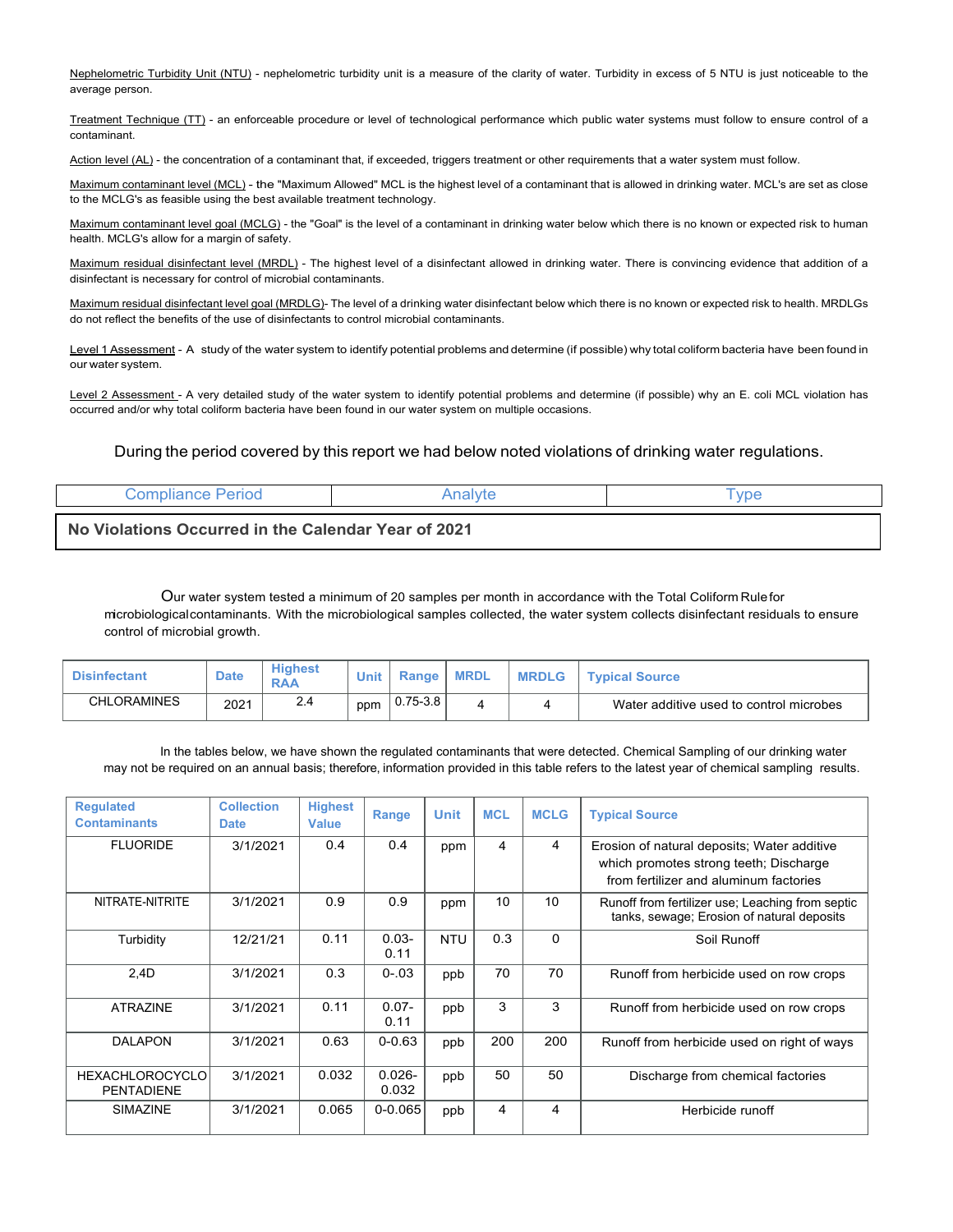| <b>Radionuclides</b>                                    | <b>Collection</b><br><b>Date</b> | <b>Highest</b><br><b>Value</b> | Rang |  |  |  | Unit   MCL   MCLG   Typical Source |  |  |
|---------------------------------------------------------|----------------------------------|--------------------------------|------|--|--|--|------------------------------------|--|--|
| No Detected Results were Found in Calendar Year of 2021 |                                  |                                |      |  |  |  |                                    |  |  |
|                                                         |                                  |                                |      |  |  |  |                                    |  |  |

| <b>Lead and</b><br>Copper                               | <b>Date</b> | $90^{\text{TH}}$<br><b>Percentile</b> | Range | <b>Unit</b> | <b>AL</b> | <b>Sites</b><br><b>Over AL</b> | <b>Typical Source</b> |  |
|---------------------------------------------------------|-------------|---------------------------------------|-------|-------------|-----------|--------------------------------|-----------------------|--|
|                                                         |             |                                       |       |             |           |                                |                       |  |
| No Detected Results were Found in Calendar Year of 2021 |             |                                       |       |             |           |                                |                       |  |

| <b>Disinfection</b><br><b>Byproducts</b> | <b>Sample Point</b>           | <b>Period</b> | <b>Highest</b><br><b>LRAA</b> | Range            | <b>Unit</b> | <b>MCL</b> | <b>MCLG</b> | <b>Typical Source</b>                        |
|------------------------------------------|-------------------------------|---------------|-------------------------------|------------------|-------------|------------|-------------|----------------------------------------------|
| <b>TOTAL HALOACETIC</b><br>ACIDS (HAA5)  | <b>FREDERICHS AT WHITNEY</b>  | 2021          | 33                            | $23.5 -$<br>38.8 | ppb         | 60         | $\Omega$    | By-product of drinking<br>water distribution |
| <b>TOTAL HALOACETIC</b><br>ACIDS (HAA5)  | <b>GRETNA BLVD AT CREAGAN</b> | 2021          | 36                            | $26.4 -$<br>42.9 | ppb         | 60         | $\Omega$    | By-product of drinking<br>water disinfection |
| TOTAL HALOACETIC<br>ACIDS (HAA5)         | <b>GRETNA LAB TAP</b>         | 2021          | 35                            | $25.4 -$<br>40.2 | ppb         | 60         | $\Omega$    | By-product of drinking<br>water disinfection |
| <b>TOTAL HALOACETIC</b><br>ACIDS (HAA5)  | <b>VIRGIL AT THEARD</b>       | 2021          | 35                            | $22.8 -$<br>45   | ppb         | 60         | $\Omega$    | By-product of drinking<br>water disinfection |
| <b>TTHM</b>                              | <b>FRIEDERICHS AT WHITNEY</b> | 2021          | 60                            | $32.5 -$<br>63.1 | ppb         | 80         | $\Omega$    | By-product of drinking<br>water chlorination |
| <b>TTHM</b>                              | <b>GRETNA BLVD AT CREAGAN</b> | 2021          | 57                            | $27.1 -$<br>65.4 | ppb         | 80         | 0           | By-product of drinking<br>water chlorination |
| <b>TTHM</b>                              | <b>GRETNA LAB TAP</b>         | 2021          | 59                            | $30.9 -$<br>62.4 | ppb         | 80         | $\Omega$    | By-product of drinking<br>water chlorination |
| ттнм                                     | <b>VIRGIL AT THEARD</b>       | 2021          | 60                            | $31 -$<br>62.1   | ppb         | 80         | $\Omega$    | By-product of drinking<br>water chlorination |

| <b>Secondary Contaminants</b> | <b>Collection Date</b> | <b>Your Highest Value</b> | Range | <b>Unit</b> | <b>SMCL</b> |
|-------------------------------|------------------------|---------------------------|-------|-------------|-------------|
| ALUMINUM                      | 3/1/2021               | 0.04                      | 0.04  | MG/L        | 0.2         |
| <b>CHLORIDE</b>               | 3/1/2021               | 31                        | 31    | MG/L        | 250         |
| <b>PH</b>                     | 3/1/2021               | 6.51                      | 6.51  | PH          | 8.5         |
| <b>SULFATE</b>                | 3/1/2021               | 44                        | 44    | MG/L        | 250         |
| <b>IRON</b>                   | 3/1/2021               | 0.01                      | 0.01  | MG/L        | 0.3         |